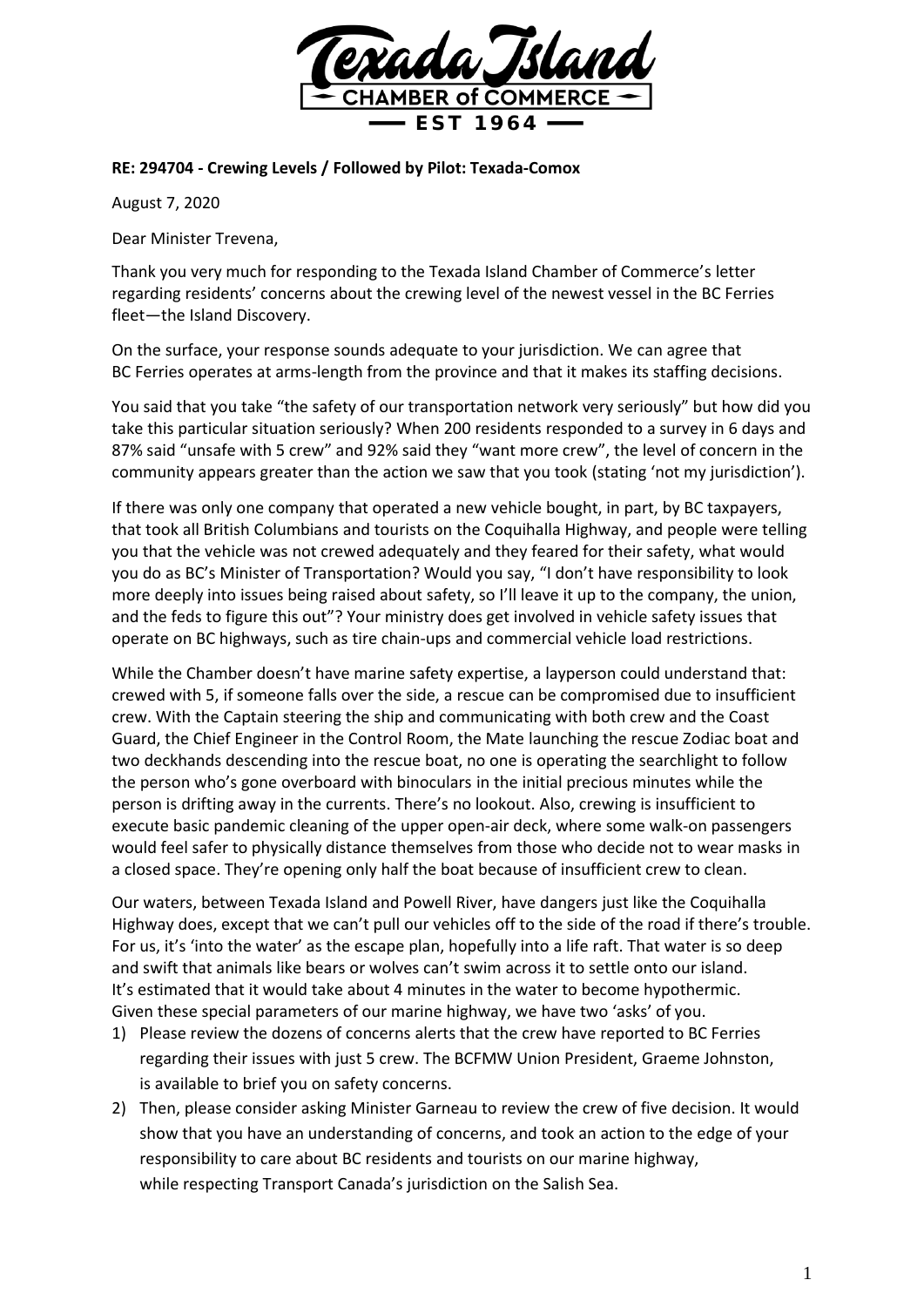

## **294704 - PILOT: TEXADA - COMOX**

August 7, 2020

Dear Minister Trevena,

Thank you for your response about the suspension of the Texada-Comox Pilot.

In your response, you stated that "BC Ferries has temporarily suspended its pilot project for direct sailings between Texada Island and Comox as a result of the COVID-19 pandemic, which has resulted in fewer runs for the route." I don't think that you have fully understood it.

Texada residents don't just have "fewer" we have zero runs on the Texada-Comox route. One of our current Ferry Advisory Committee representatives submitted this route request to the FAC nine years ago. It's been almost a decade waiting to open up this commercial, medical, and tourism route. I have personally only been making speeches, presentations, and writing letters on this issue for the past three years. How many more ways and times can we articulate our needs for this route? We are dismayed to see the rest of the province zooming along with reopening ferry routes, while Texada residents are left behind, yet again.

The province seems to have few direct program levers to help our rural/remote community thrive. For example, the BC Rural Dividend Fund was closed to us, as funds were diverted to help people in forestry. There are provincial initiatives for individuals trying to survive economically through the pandemic, which – kudos to you for those! However, Texada desperately needs this logjam un-jammed. We really need provincial support with respect to opening our marine highway to Vancouver Island via Comox, for all the reasons that I articulated to you in my previous letter.

At one point, three years ago, some residents had asked the Chamber to suggest using our own Texada ferry to get to Comox and we wrote to BC Ferries about it. We had referred to it as the 'Turn Left' campaign (turning left to Comox, rather than driving straight ahead to Powell River).

Perhaps BC Ferries could survey Texada residents about using our new Island Discovery vessel to do a couple of times-a-week run to Comox. The Chamber has not conducted an island-wide survey on the use of our vehicle. The Island Class vessel can navigate waters to Comox. It would be cheaper for BC Ferries to use than using the Salish Class (less crew, less fuel, no catering).

I would suggest that any new survey would need to be accompanied by a clearly-stated BCF-proposed plan so that residents could understand what kinds of impacts that might have on their familiar runs to Powell River. For many, the run to Powell River is required for jobs, supplies, some medical appointments, shopping, as well as significant family and friend connections. It could be distressing for people to lose any runs to Powell River.

Perhaps if the Island Discovery were operating both the Texada-Powell River, and the Texada-Comox routes, there would be enough of an impact on labour hours that a larger complement of crew, that we feel is required for safety anyway, could be retained.